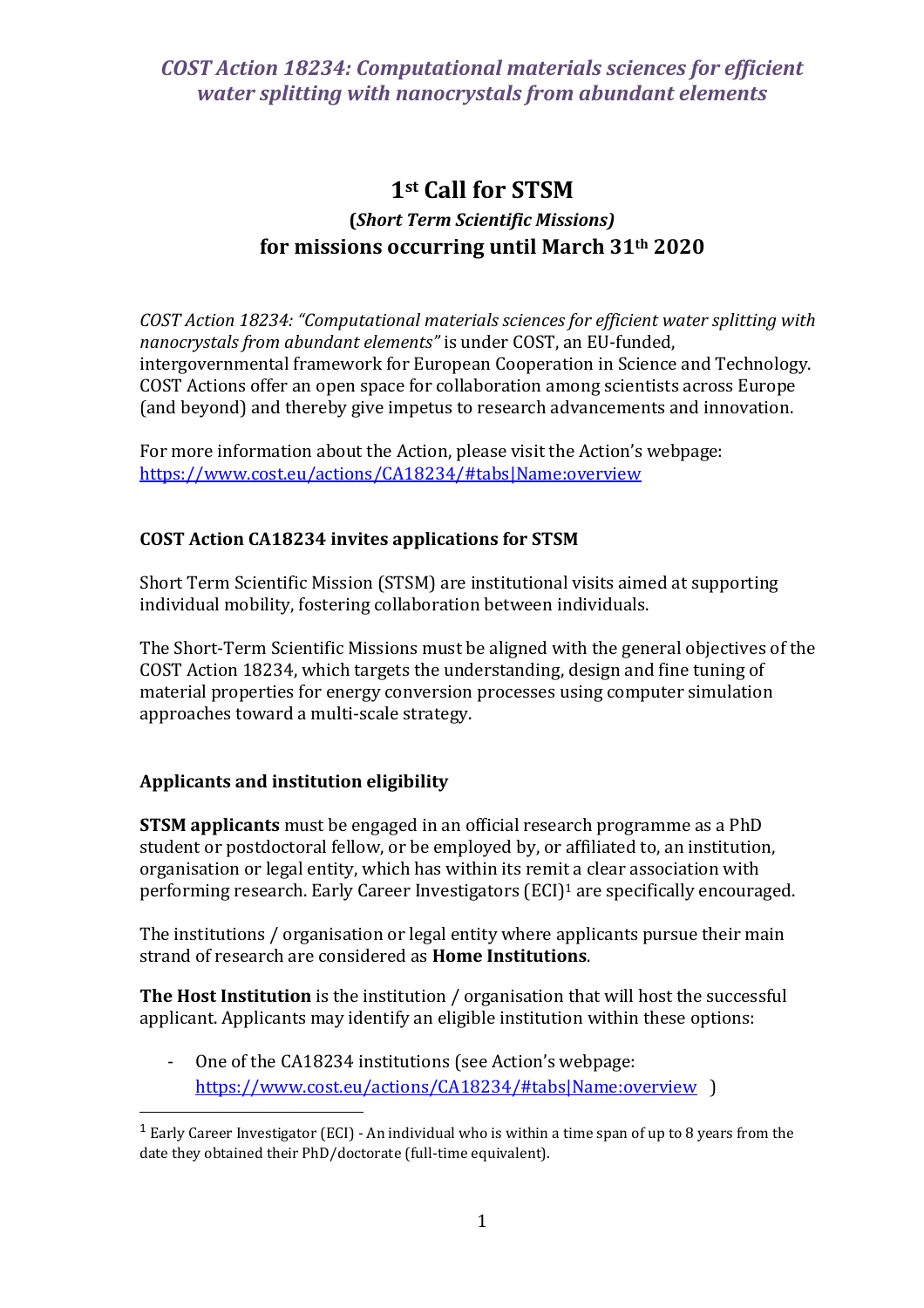- Another institution located in another Participating COST Full Member/ COST Cooperating Member
- Action MC Observer from IPC (not applicable for this Call)
- Action MC Observer from NNC (not applicable for this Call)
- The EU Commission or an EU Body, Office or Agency
- An Approved European RTD Organisation
- An Approved International Organisation

Eligible STSM applicants must submit their STSM applications online at the following web address:<https://e-services.cost.eu/stsm>

### **Duration and financial support**

An STSM Grant is a fixed financial contribution which takes into consideration the budget request of the applicant and the outcome of the evaluation of the STSM application. STSM Grants do not necessarily cover all expenses related to undertaking a given mission. A STSM Grant is a contribution to the overall travel, accommodation and meal expenses of the Grantee.

STSM can have a minimum duration of 5 days. This STSM period is until **March 31th 2020**.

The following funding conditions apply:

 $\overline{\phantom{a}}$ 

- 1. Up to maximum of 160 EUR per day can be afforded for accommodation and meal expenses.
- 2. Up to a maximum of EUR 300 can be afforded for travel costs.
- 3. Up to a maximum of EUR 3,500 in total can be afforded to each successful applicant;
- 4. STSM activities must occur in their entirety within the dates specified in this call.
- 5. Specific provisions have been introduced to enable researchers from ITC<sup>2</sup> participating in the COST Action to request a pre-payment of 50% of their STSM Grant when they complete the first day of their STSM. In such case, the representative of the Host Institution must confirm by e-mail to the Grant Holder that the STSM applicant has officially started the mission on day 1. Only then the Grant Holder can arrange the payment of 50% of the STSM

<sup>&</sup>lt;sup>2</sup> Inclusiveness Target Countries (ITC): Albania, Bosnia and Herzegovina, Bulgaria, Croatia, Cyprus, Czech Republic, Estonia, Hungary, the North Republic of Macedonia, Latvia, Lithuania, Luxembourg, Malta, the Republic of Moldova, Montenegro, Poland, Portugal, Romania, Serbia, Slovakia, Slovenia, Turkey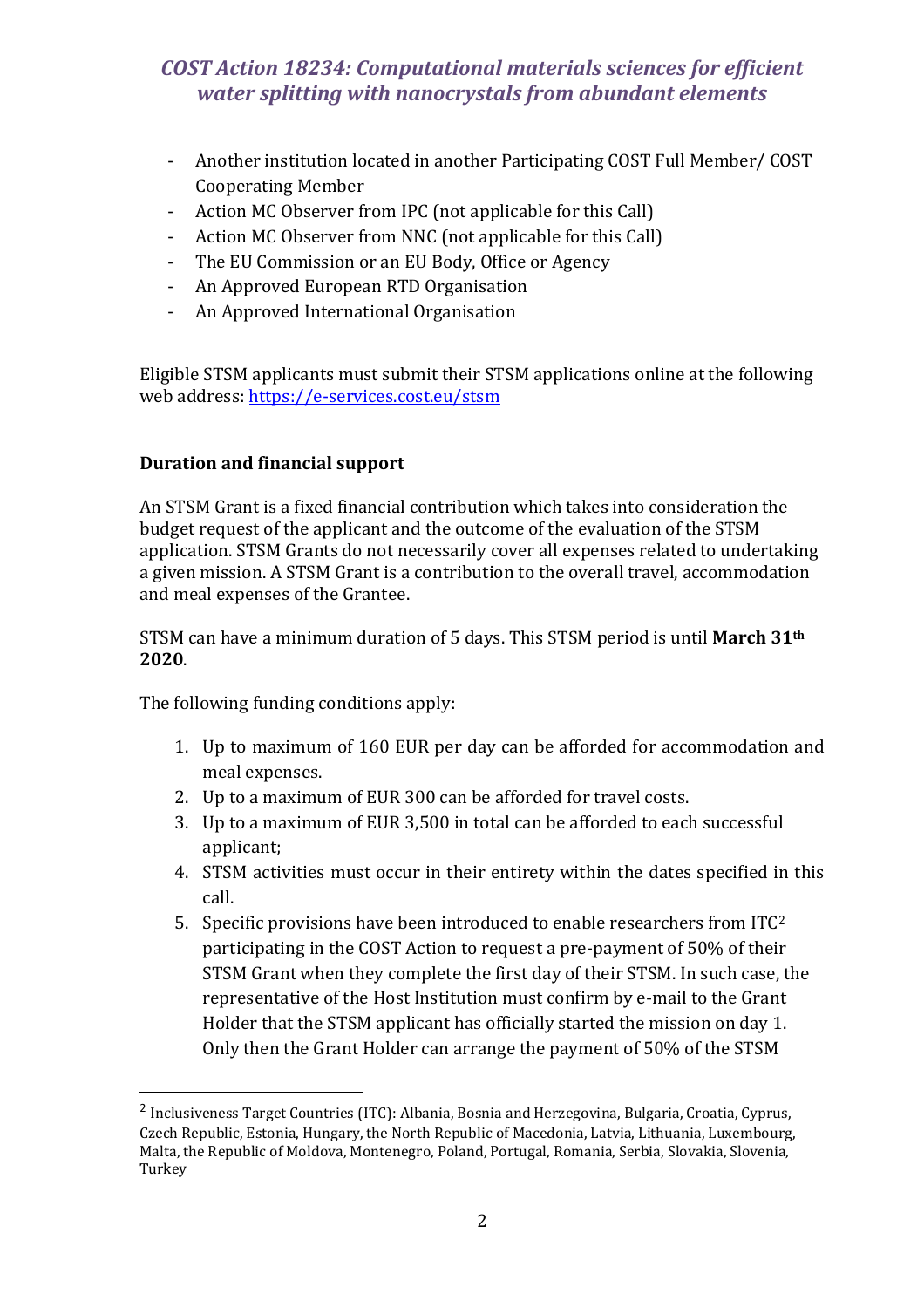grant. The remaining 50% of the Grant is payable once the administrative requirements have been satisfied after the STSM.

### **How to apply**

The applications are to be submitted no later than **January 15th 2020.**

- 1. All applicants must carefully read the funding rules detailed in the *COST Vademecum Chapter 8 Short Term Scientific Mission* This document is available at: <https://www.cost.eu/wp-content/uploads/2019/05/Vademecum-May-2019.pdf>
- 2. All applicants must register for an e-COST profile at<https://e-services.cost.eu/> - adding their bank account details to their profile.
- 3. All applicants must obtain a letter of invitation from the Host institution confirming that they can undertake the STSM on the given dates prior to submitting an application.
- 4. All applicants must complete and submit their STSM application online at: [https://e-services.cost.eu/stsm.](https://e-services.cost.eu/stsm)
- 5. Necessary documents to upload with the application:
	- $\checkmark$  **CV** (including a list of academic publications if applicable)
	- **Letter of support** from Home institute
	- **Written agreement from the host institution** that the STSM applicant can perform the activities detailed in the STSM work plan on the agreed dates.
- 6. All applicants must send the above supporting documents and the STSM filled application to the STSM coordinator Dr Jose Gomes *irgomes@ua.pt* with a CC to the Administrative coordinator of the Action Smadar Amir [smadaram@technion.ac.il](mailto:smadaram@technion.ac.il) .
- 7. The applications will be then assessed by the STSM coordinator and the Core Group, against the perceived contribution that the proposed visit will make and against the scientific objectives outlined in the Action Memorandum of Understanding (MoU).

(Please note that COST can request additional information to substantiate the information contained within the documents submitted by STSM applicants).